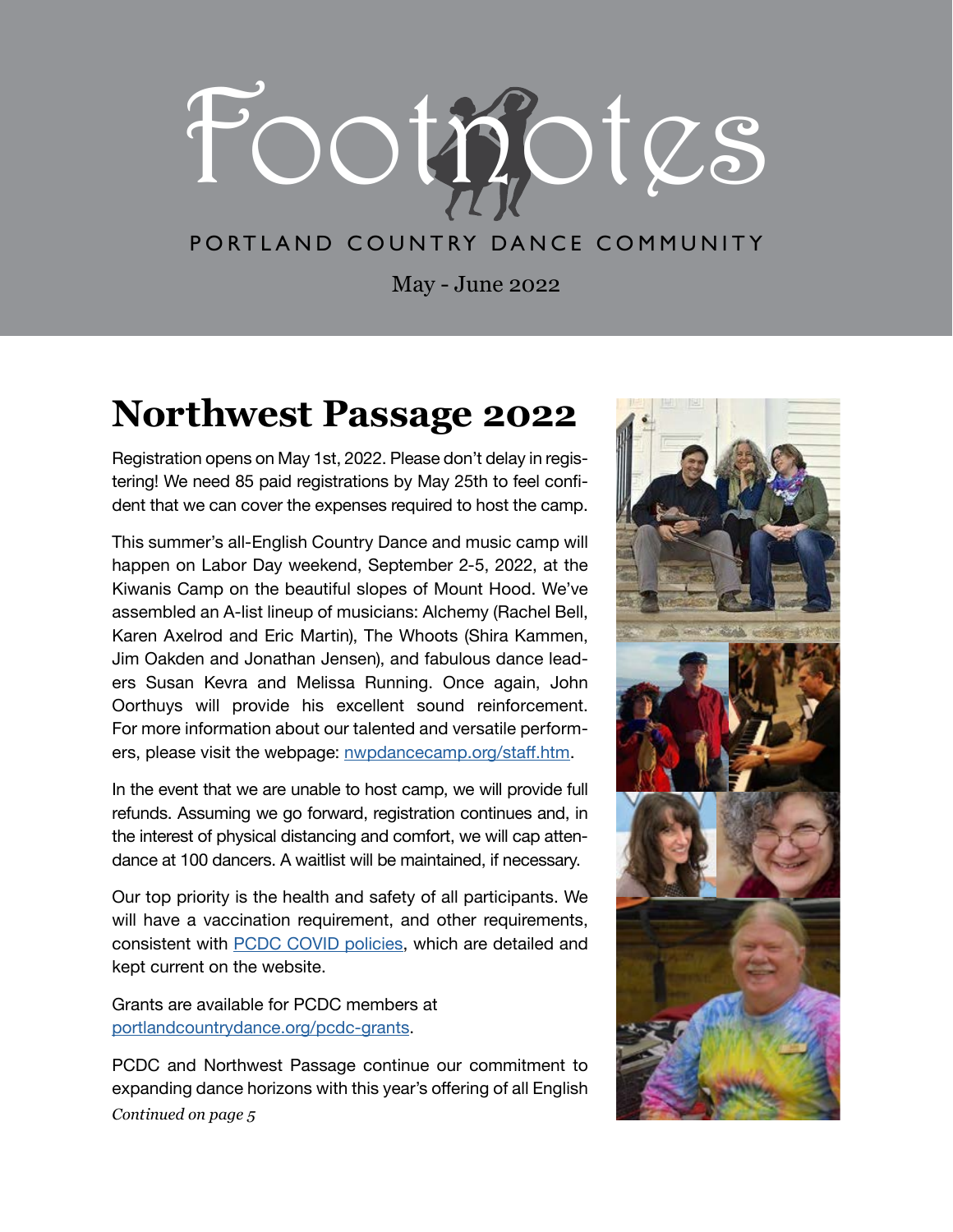

# *From Kathy Story—Chair, Portland Contra Committee*

The Portland Contra Committee held its first contra dance since COVID began at Fulton Hall on April 9th, 2022. Alex Sturbaum and Brian Lindsay of Countercurrent provided fabulous music; we had wonderful teaching and calling from Laurel Thomas; and John Oorthuys' sound tech skills made them sound great!

As we start dancing again, I want to take some time to give special thanks to those wonderful folks who kept our community together during these last two difficult years. Fulton Hall may have been dark most of the time, but many volunteers kept the eternal flame burning!

I'd like to recognize Kim and Christine Appleberry, long time organizers of contra in the Portland area and supporters of PCDC. They have served our community in every imaginable way for many years, and really stepped up to the plate during COVID. They were instrumental in making Portland Live happen by turning their home into a sound and video studio. Kim taught us technology,

## FIRST SATURDAY CONTRA

**May 7, 2022:** The Stage Crew (Lori Shaffer, Sue Songer, Lanny Martin) with Erik Weberg calling (ladies/gents)

**June 4, 2022:** The Stage Crew with William Watson calling (larks/robins)

**Location:** Fulton Hall 68 SW Miles St, Portland, OR 97219

**Time:** 7:30pm - 10:30pm Dance 7:00pm Newcomers' teaching session

**Admission:** \$6 - \$15 sliding scale

**Preregistration encouraged:** TheStageCrewBand@gmail.com

booked talent, kept the community connected through emails and very clever publicity for our events, and pushed for quality in everything we did. Christine co-chairs the Board, which supported all of our events— Portland Live, outdoor gatherings, indoor concerts, Megaband—and oversees policies to keep us safe.

Thank you to our dedicated Portland Live team: William Watson, Ann Nokes, Curtis Roth, and Bryce Holt. A steep learning curve and a lot of behind the scenes hard work to bring an entire year of monthly

*Continued on page 6*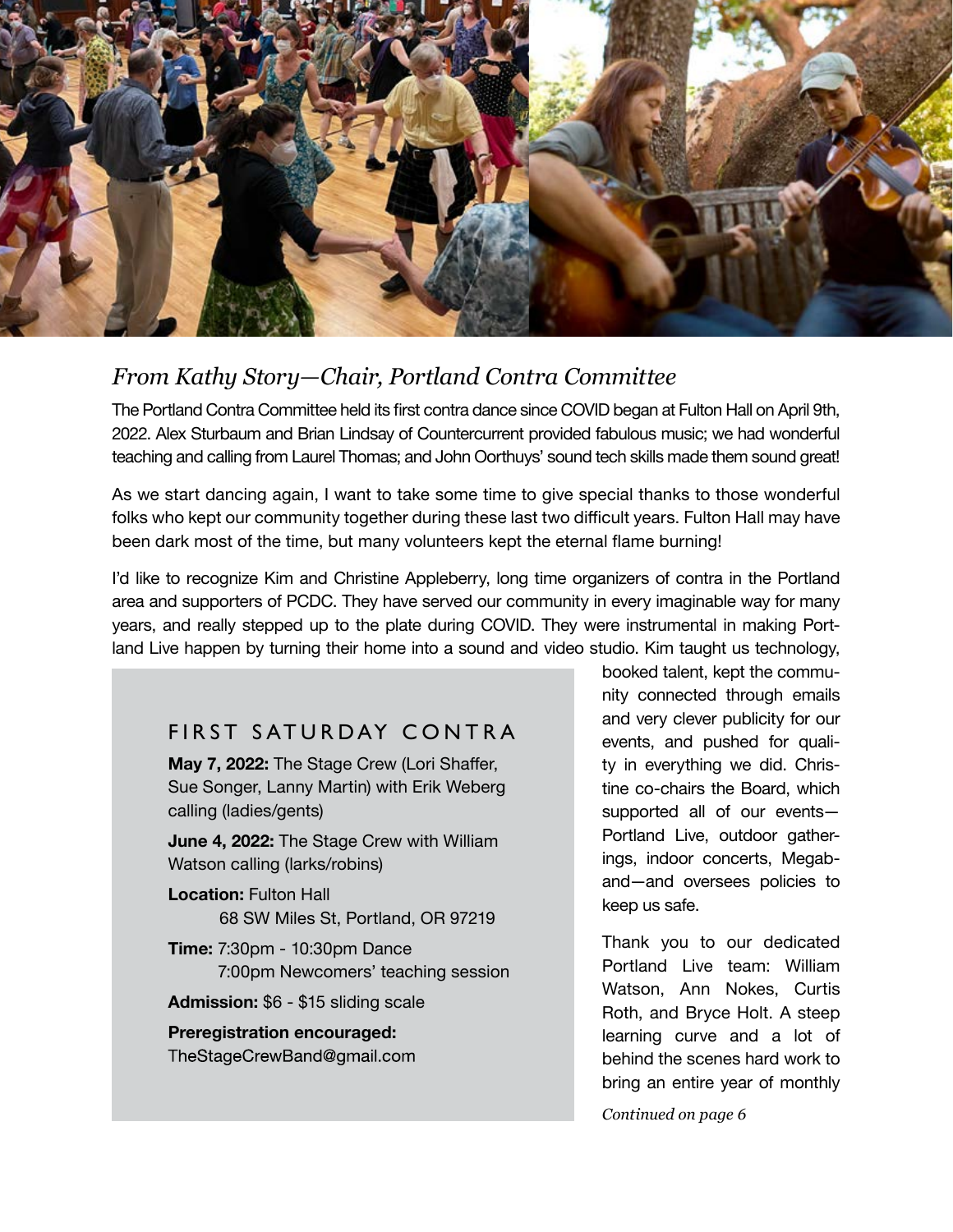# **Musica Universalis… a medieval band with a modern twist!**

11111111

*By Laura Kuhlman* 

Most English Country dances I have played for, or attended, have your basic band on stage: piano, fiddle (violin), and another melody instrument. It is a great sound and I have been lucky enough to be part of this engaging community here in Portland. Some of you know, I am also deeply involved in the vibrant early music scene here. Four years ago, the band Musica Universalis was formed, and we have been quite active in changing the way we present early music and our instruments to people who would generally not attend an early music concert. We actively collaborate with other artists in different disciplines and perform in spaces not usually expected with our style of music.

In September 2021, Musica Universalis finally completed a year-long project with Hand2Mouth Theatre, which COVID shut down on opening night in 2020. We have performed several times at the White Eagle Pub, The 2509, and Make Music Portland. This coming October we will present an *All Hallow's Eve* project with Portland master puppeteers, Robert Amico and Kaziah Peterson. *Continued on page 9*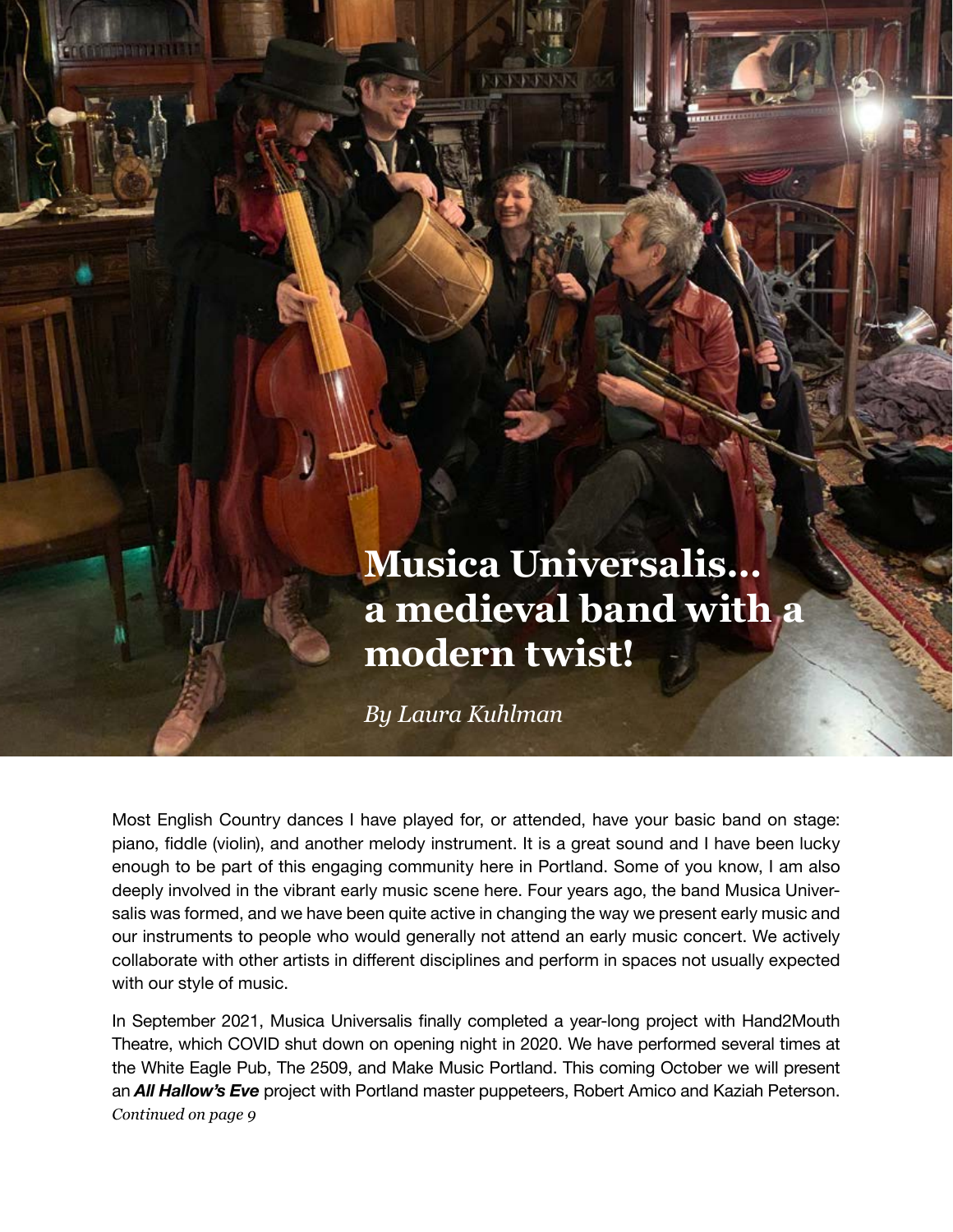

# **English Country Ball Series**

With the restart of PCDC's Friday evening English Country Dance (ECD), the monthly non-PCDC English Country Ball series is coming to a close. Our final Ball will be held on Saturday, May 14th, 2022, at St. Barnabas Episcopal Church in SW Portland. Registration is limited to 50 dancers. Pre registration is required, and registration will close on Wednesday, May 11th, 2022.

Following the lifting of Oregon's mask mandate in early March, we have enjoyed mask-optional dancing. Our events have drawn not only our Portland friends, but also old and new friends from Seattle, Salem, eastern and central Oregon, and even some visiting from out of the country!

## ENGLISH COUNTRY BALL

**Saturday, May 14, 2022:** caller Laura Hatch

**Fine Companions:** Betsy Branch, Lisa Scott, Bill Tomczat, and Erik Weberg

**Time:** 7:30pm - 10:45pm

**Suggested Contribution:** \$15 - \$30

Masks optional. Show proof of vaccination at EACH dance

**Location:** St Barnabas Episcopal Church 2201 SW Vermont St, Portland, OR

**Registration:** [portlandenglishcountryball.com](https://portlandenglishcountryball.com)

Caller Laura Hatch is a master at putting together and teaching delightful theme-based dance programs. Fine Companions (Betsy Branch, Lisa Scott, Bill Tomczak, and Erik Weberg) gloriously weave rich melodies and countermelodies to fit each dance perfectly, transporting new and experienced dancers alike to a beautiful melding of music and movement.

For more information and to register, please visit the website: [portlandenglishcountryball.com](https://portlandenglishcountryball.com)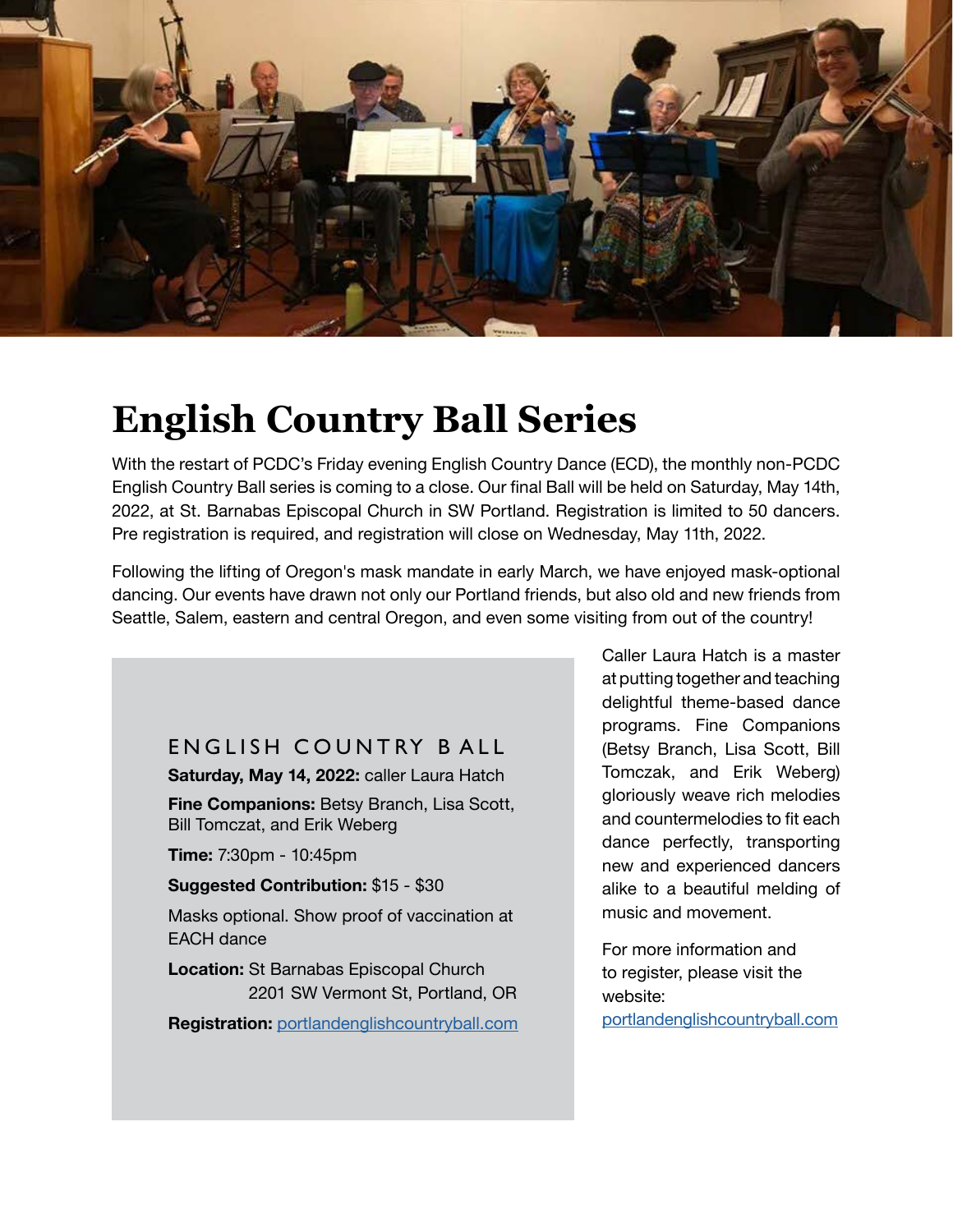

#### **Northwest Passage 2022** *continued from page 1*

Country dance and music plus a wide range of high-quality workshops in music, singing, calling, and dance techniques.

This year, we look forward to delicious, locally sourced meals throughout the weekend, prepared with love by Chef Brigette, as well as the spacious dance floor and rustic but comfortable accommodations of the Kiwanis Camp.

For more information, and to register starting May 1st, go to [nwpdancecamp.org](https://nwpdancecamp.org)

# **Second Thursday Tunes Teaching Sessions**

While many of our regular gatherings were put on hold during the last two years, the monthly PCDC tunes teaching sessions have continued uninterrupted. We alternate monthly between George Penk (from the bands Joyride and Jigsaw) teaching at Sharon Allen's home on the west side, and Betsy Branch (from the bands Campaign for Reel Time and Fine Companions) teaching

in her home on the east side. We also offer a Zoom option for musicians who want to join us from home.

Tunes are taught by ear, usually two to three tunes per session. All melody instruments and all levels are welcome. See the PCDC website for more information, or email Sharon at sharonjeanallen@yahoo.com to join the mailing list.

**PCDC's Annual Membership Meeting** will be held in June, 2022. We are in need of additional board members—this is a great opportunity! Let us know today if you're interested.

**Questions?** Please contact Co-Chairs Christine Appleberry: ceappleberry@yahoo.com, and Sue Songer: songer@portcoll.com.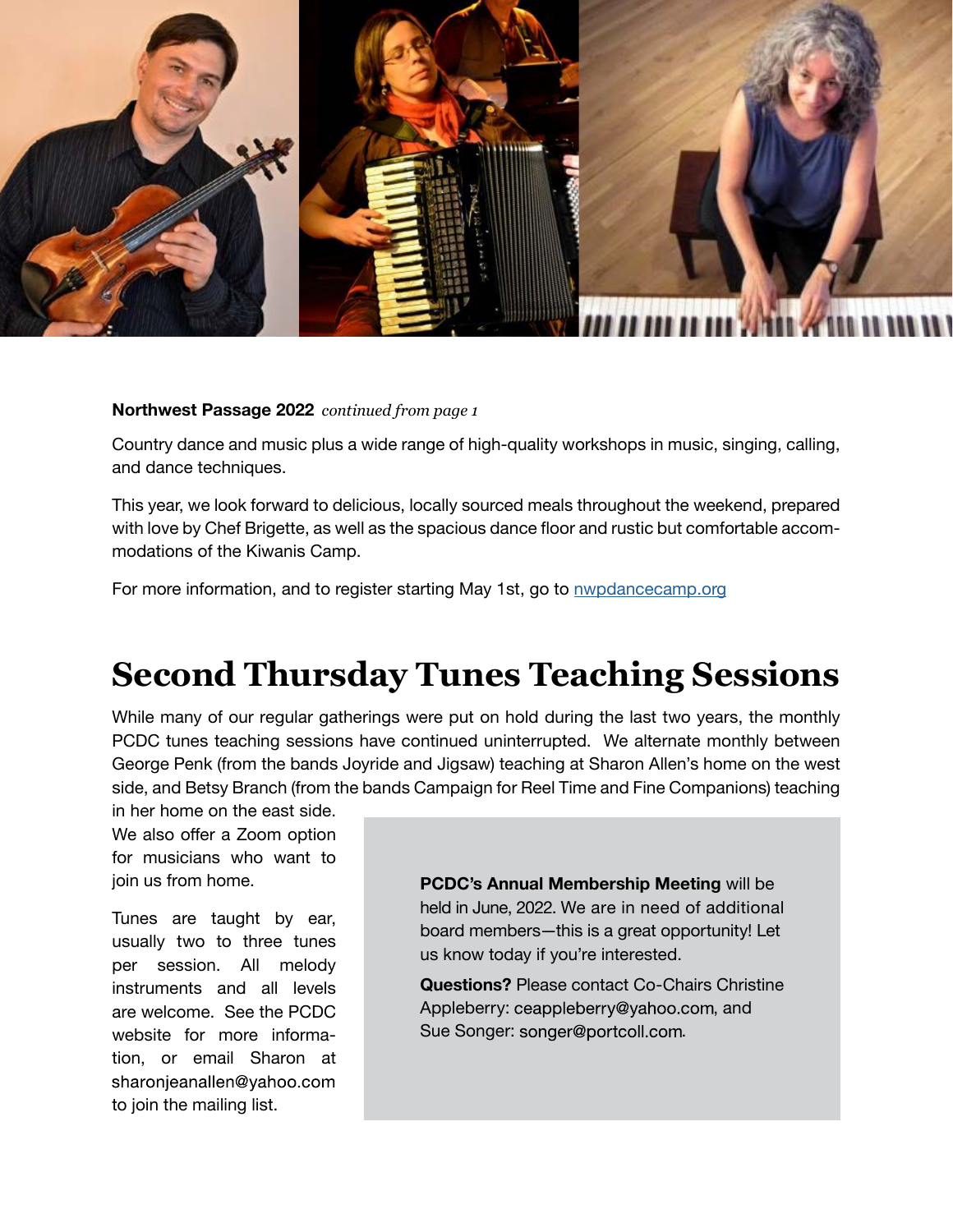# **Thank You Portland Country Dance Community!**

#### **From Kathy Story** *continued from page 2*

concerts to the world. Thank you to Laurel Thomas, our caller at the last dance held at Fulton, our caller at our first dance back at Fulton, and the editor of Footnotes. She kept us all connected.

Thank you to John Oorthuys, our sound wizard, for four concerts from Fulton via Zoom including NYE Sea to Sea, and for last month's Megaband Concert. If you think setting up sound for a dance is complicated, you ain't seen nothing till you add Zoom, or have 45 musicians!

Thank you to all PCDC Board members, especially to Board contra rep Mark Swan. Thanks to Sue Songer and Gordy Euler for keeping Megaband together and organizing two live concerts, and an incredible video concert!

And finally, a huge thank you to the Portland Contra Committee members: Ann Nokes, Mark Swan, Kelly Taber, Bryce Holt, Curtis Roth, Yosef Trachtenburg, Jessica Nesseler-Cass, Libby Wentz, and our key volunteers: Kim Appleberry, William Watson, Mike Goren, Sue Songer, and Gordy Euler.

I became chair just as COVID shut us down. But we kept meeting. The Board kept meeting. Our beloved local musicians kept practicing, teaching tunes, and performing for us on Zoom. Megaband gave a concert each year. We never stopped thinking of you—our dear contra community. We had live and virtual events. We developed protocols to keep you safe. We wrote new safety, consent, and etiquette guidelines to be an even more welcoming, inclusive, and fun community. We planned to dance, and then couldn't. We're finally back!

### SECOND THURSDAY TUNES TEACHING

Learn contra dance tunes by ear the second Thursday of each month! We alternate between the east side and the west side of Portland, and also alternate teachers:

**May 12, 2022:** George Penk **June 9, 2022:** Betsy Branch

**Time:** 7pm - 9pm

**Admission:** PCDC members \$10 non-members \$15

Zoom option also available. **For location and other info email:**  sharonjeanallen@yahoo.com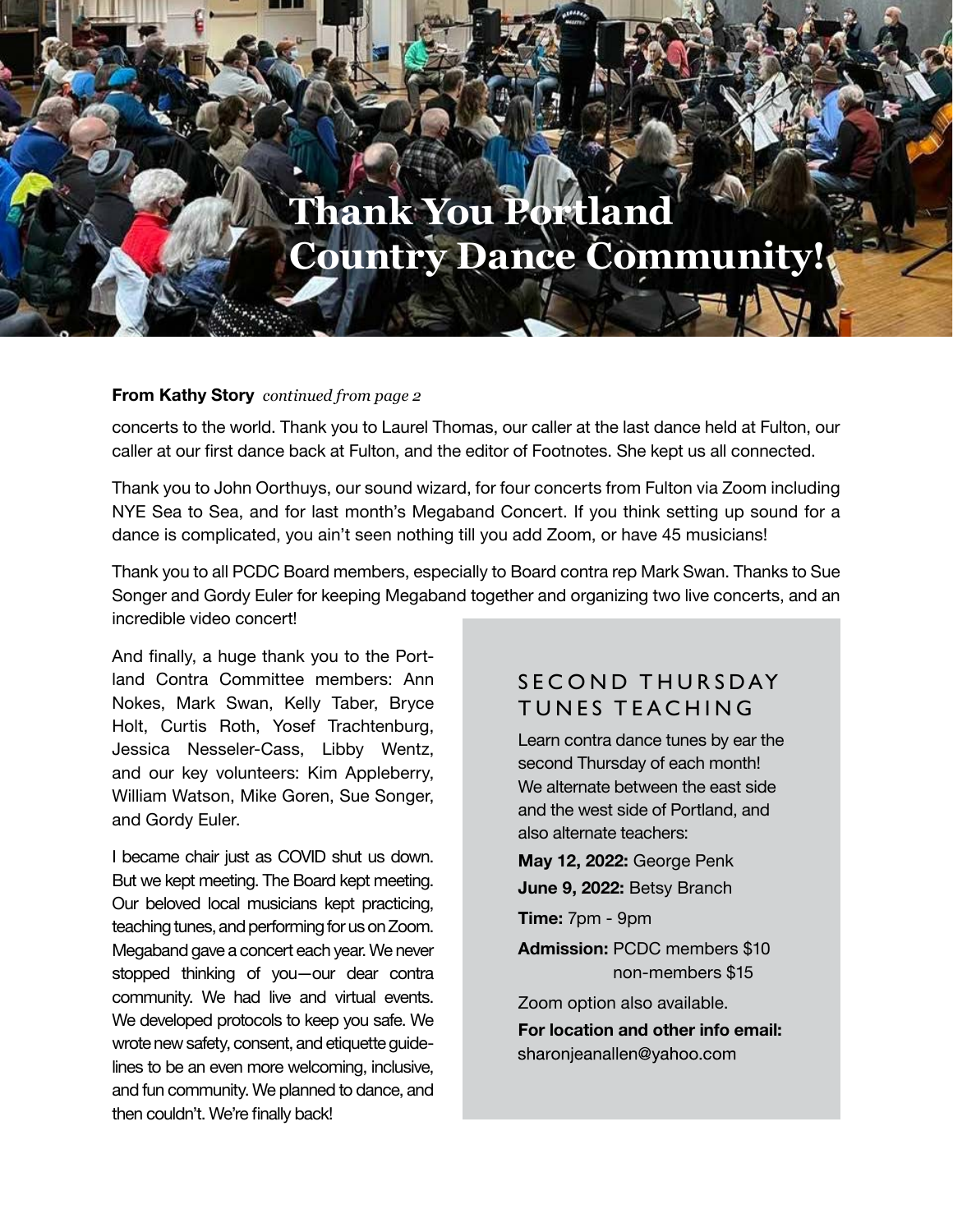

# **What's PCDC been doing during the shutdown?**

- Keeping Fulton Hall as our dance venue by paying (reduced) rent while we were not dancing.
- Paying musicians, callers and sound technicians for canceled dances and events in 2020.
- Megaband support for the amazing video performance last year, and the concert this year. Both are available to enjoy on the Portland Megaband YouTube channel: https://www.youtube.com/channel/UCaeCeCp5IvXeCu6k5XEfOgA/videos.
- 12 months of Portland Live concerts broadcast on Zoom and YouTube—including the Portland Live team of seven volunteers, plus John Oorthuys, who volunteered his skills for the concerts broadcast from Fulton Hall. Enjoy these broadcasts again on the Portland Live YouTube channel: www.youtube.com/channel/UCcOq8LMzAliCtSob4A-arZw/videos.
- Ongoing communication about dancing, or not dancing during COVID, with members via Footnotes, emails, and our website.
- Keeping our community together with multiple outside gatherings.
- PCDC held seven weeks of English Country Dances last July and August between COVID outbreaks.
- PCDC participated in, and provided tech support, for the New Year's Eve Sea to Sea virtual concert series that broadcast for 8 hours on December 31, 2021. It opened with Joyride from Portland, and involved performances from approximately 50 performers, all the way to England!
- A special Campaign for Reel Time concert at Fulton Hall.
- The monthly tune sessions have been ongoing throughout the pandemic. First with George Penk and Dan Compton and now George and Betsy Branch teaching. Sharon Allen is managing production.
- PCDC has shared their database of COVID information so that other events could be produced safely. Joyride did two concerts, one waltz evening, and has now



*Continued on page 9*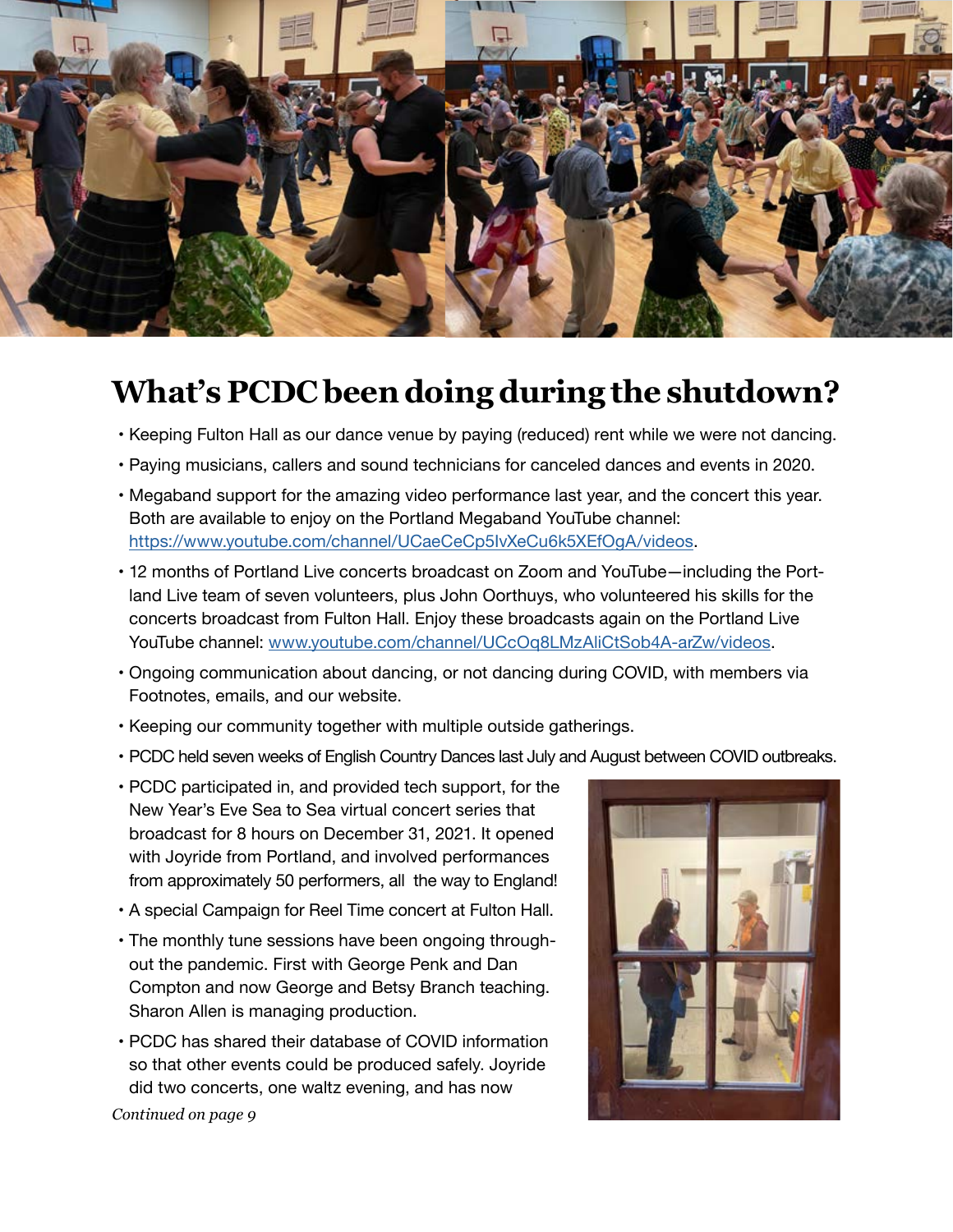# **Tyler Robinson—PCDC Volunteer**

# *by Tyler Robinson and Christine Appleberry*

Growing up as a native Portlander in the 1950's and '60's, I was introduced to music through piano, banjo and guitar lessons. In the '70's, a circle of friends met regularly for potluck dinners and music jams, and somebody suggested we try contradancing. I was hooked.

By the 1980's, I was going to dances up and down the Willamette Valley and attending PCDC's annual Suttle Lake camp. In the early '90's, I served on the PCDC board for four years. In those pre-committee days, board members wore many hats, from running dances to publicity to membership and finances. Board work morphed into another volunteer gig as the PCDC booker, hiring bands, callers and sound techs for our dances.

In 1996, I was having a hard time finding bands for our big, two-band New Year's dance. Sometime before that, then-board chair Sue Songer had suggested doing one of the regular dances with a bunch of individual musicians. In a desperate eleventh hour call, I asked if she could pull together something like that for New Year's. She did, big time: a crowd of musicians showed up, and that idea, became the seed for the Portland Megaband (MB). An entire band of volunteers!

Over the years, I volunteered in various ways with the Megaband. Sometime after MB's growing annual PCDC fundraiser dance moved to PSU's Smith Ballroom in 2002, I was dubbed "Stage Manager". Working closely with band director Sue, I coordinated with PSU's Events office regarding hall scheduling and set-up, arranged vendor rentals, and bird-dogged hall and stage lighting, building air conditioning, and parking permits for deliveries and band members. Another huge part of MB prep has been played by Contra Committee members and other PCDC volunteers organizing registration, check-ins, t-shirts, publicity, event signage, and hall set up. And every year, the best scene from event-day preparations has been the army of volunteers, led by Kim and Christine Appleberry, on their hands and knees inspecting every square inch of the dance floor, with spray cleaner and rags, to make sure it is spotlessly ready for hundreds of dance shoes.

Another part of Megaband coordination was dealing with the unexpected but seemingly inevitable "You've got to be kidding!!" surprises that cropped up every year. The biggest of these was having to scramble to find another hall for the 2018 MB dance. Lots of volunteers worked together to make our one-year relocation to Tiffany Center a success, but we were happy to return to PSU in 2019. I passed the MB stage manager baton to Tom Webb, but he was not able to run very far with it before COVID nixed the 2020 dance. Being involved with Megaband—our amaz-

JOYRIDE **May 4, 2022:** caller Laurel Thomas **June 1, 2022:** caller Susan Petrick **Website:** https://joyride.erikweberg.com ing contra orchestra, unique in the world of American contradance—was a rewarding challenge, and dancing to their music is a joy.

Back in 2000, together with dance camp super-chef Annie Johnston, I was one of the founding organizers of the Danceable Feast weekend. With the music of house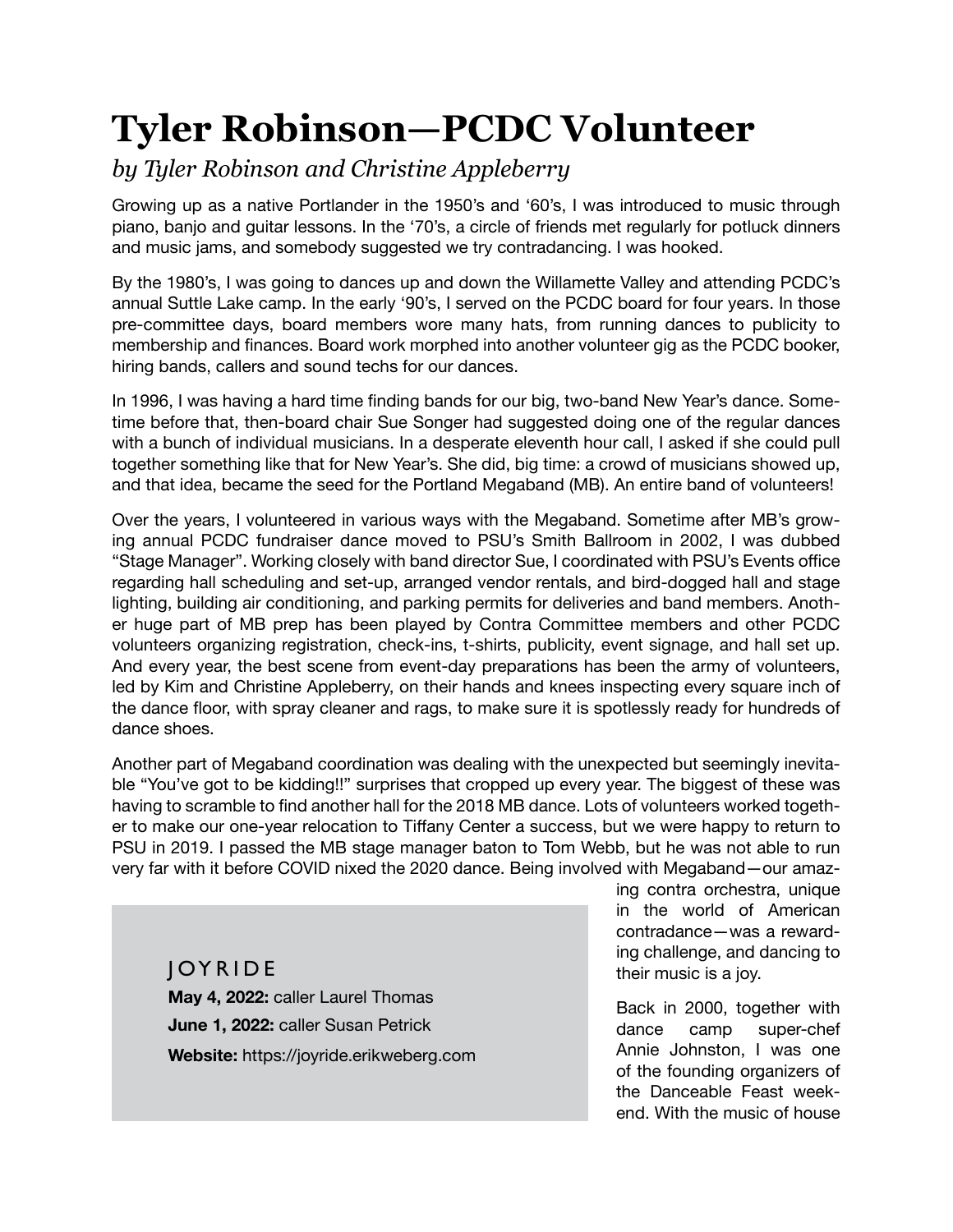George Marshall and Annie's colorfully delicious meals, the camp became a favorite annual gathering in the NW dance community. I was on the committee for 12 of Danceable Feast's 18-year run, including for our grand finale in 2017. In recent years, I've helped with setup for some PCDC special events, and worked door crew for some of the regular dances organized by local bands.

What's kept me dancing over the years is the combination of community and friendships, plus great kinetic satisfaction from shared rhythmic movement to live music. We're very fortunate in Portland to have an abundance of musicians to play for weekly English and contra dances, and to fill the Megaband stage. A big part of this wealth is alumni from PCDC's bi-weekly Tune Sessions, led for 30-some years by volunteer hosts Dan Compton and George Penk, now Betsy Branch and George. Together, the dance musicians and dancers make a musical community; we dance to their music, and they play to our dancing.

Finally, it's been great to see younger dancers, and musicians, stepping in as PCDC volunteers and participating as committee and board members. Volunteering is a great way to give back to the community by contributing something that keeps it going!

#### band Wild Asparagus, caller **PCDC During the Shutdown** *Continued from page 7*

restarted the contra dance series, using and adding to the data collected by PCDC.

All of this has been accomplished because of your membership and our extraordinary volunteers! Become or renew your PCDC membership and sign up to join our team of amazing volunteers!

There is an on-line Membership Form on the PCDC website here: [portlandcountrydance.org/membership/](https://portlandcountrydance.org/membership)

#### **Musica Universalis** *Continued from page 3*

Musica Universalis is an eclectic band of four instrumentalists playing tunes from the 12th – 21st centuries using historical instruments. We've also taken a stab at an ABBA tune! Esther Saulle, Elizabeth O'Conner, Paul Martin Beck, and I all play instruments that have a long history of supporting dancers with music from the ever-popular John Playford's English Dancing Master, Thoinot Arbeau's Orchésographie, 15th century, Domenico da Piacenza, and so many others.

Musica Universalis performs on recorders of all sizes, fiddles (and yes, they were called fiddles), viola da gamba, rebec, crumhorns, gemshorns, bagpipes, dulcians, percussion and the cimbalom, a delightful medieval instrument. Even though we play these historical instruments, our goal is to bring their sounds to music that inspire our feet to tap (or dance) and our voices to sing.This is the reason I add the tag line, "a medieval band with a modern twist" to our band name. Music and musical instruments transcend time. To only use music, or an instrument, solely for one time period doesn't make sense.

On Friday, May 20, 2022, Musica Universalis will be providing the music for the weekly Friday night English Country Dance at the Burlingame Water Tower Dance Hall. You will hear fiddle and you will hear some sounds you might not be accustomed to, but we guarantee to keep you interested, keep you dancing, and maybe even a wee bit curious. Laura Hatch will be leading us all. Laura is a gifted caller, and I just found out, a musician, too! Her program will be steeped in the Playford tradition and branch out to those dancing masters inspired by the tradition of English dancing.

I invite you to come out to the dance. To enjoy the music. To experience the centuries long tradition of social dance. [musicauniversalis.org](https://musicauniversalis.org)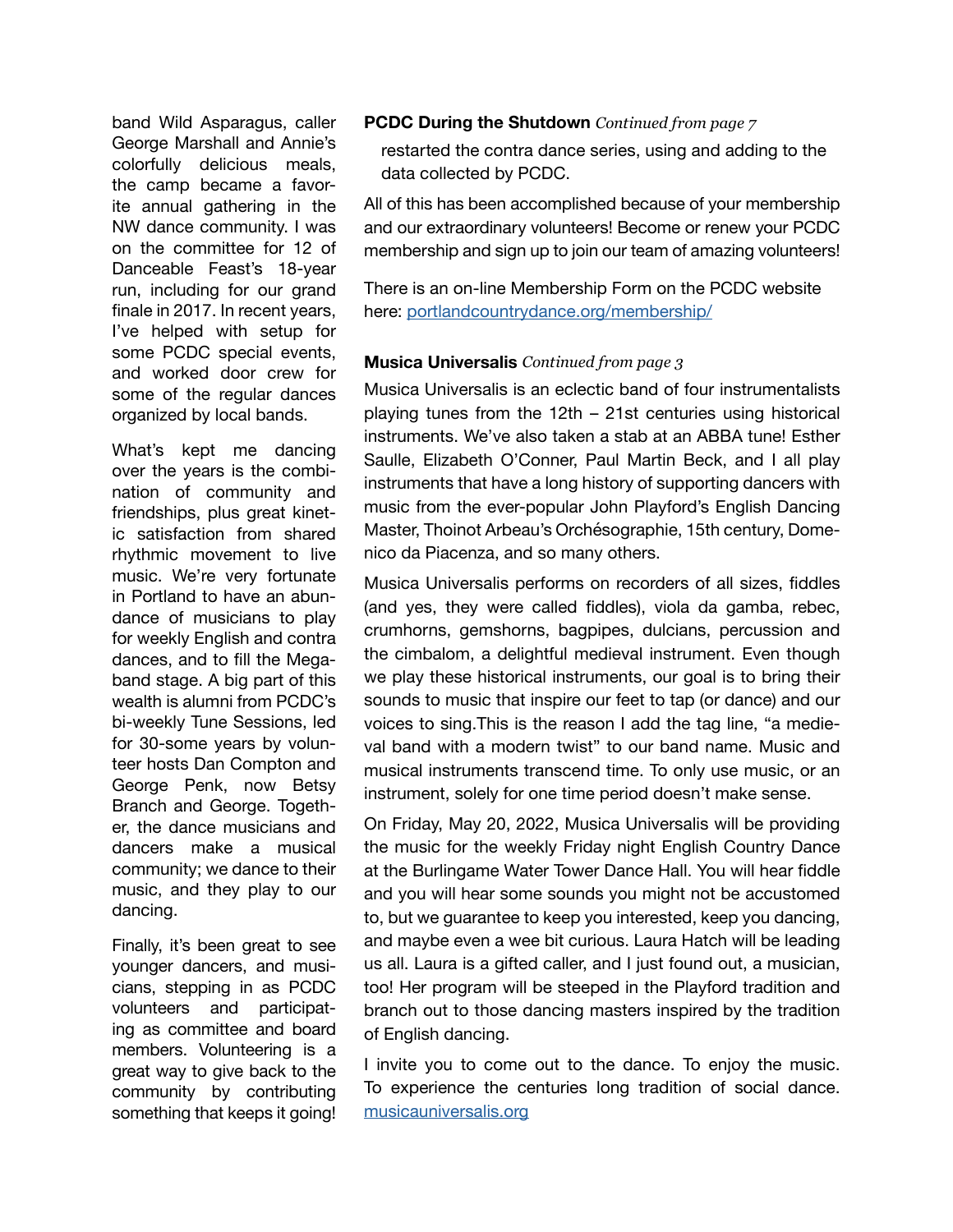In March 2020, when life as we knew it was shutting down, PCDC underwent a change in leadership. Rich Goss retired as chairman of the board; Christine Appleberry and Sue Songer became co-chairs, with Christine taking on the lion's share of that job. This June 1, term limits prevent Christine from remaining on the board, so Sue will assume the chair responsibilities. Look for more details about this transition in the next newsletter. In the meantime, we thank Christine for her years of service on the board as well as her many other contributions to the welfare of PCDC.

## BOARD MEETING SUMMARY—MARCH

#### *submitted by Ric Goldman, Secretary*

**Attending:** Christine Appleberry (presiding), Patricia Donohue, Victor Fiore, Ric Goldman (recording), Noah Grunzweig, David Macemon, Sara Munz, Sue Songer, Mark Swan. **Guests:** Tarka Ayres, Mike Goren, Yosef Trachtenberg

**Treasurer Report:** As we restart dances, we will be paying full rent again. Dances don't always break even, but Raindance made up the difference. There's no Raindance this year, so we may have some losses.

**Secretary Report:** Completed research on board member terms, limits, roles, and election policies.

**COVID and Dancing:** ECD and Portland contra committees submitted proposals to restart dances in April, which were approved. We are encouraged as infection rates continue to drop. Oregon's mask mandate just ended, but we are monitoring for 30 days for potential infection spikes. Since we can no longer monitor Clark County breakthrough rates, we will only base re-opening on rates for Clackamas, Multnomah, and Washington counties.

**Board Term Limits:** Christine and Noah will term out this session. We need to find and recruit new board members. Elections will be in June. Sue (co-chair) does not want to be the full chair.

**Newsletter:** An abbreviated issue of Footnotes ("ToeNotes") went out while we continue looking for a new editor.

**Northwest Passage:** Still planning to hold camp September 2-5, 2022; more detailed announcement will be sent out soon and on the NWP website.

**English Country & Ball:** Committee is ready to restart dancing April 8. Callers are booked and musicians are being collected. Admission will be a \$7-\$15 sliding scale.

Portland Contra: Plans to try PayPal at the door are on hold. Ist/3rd Saturday is not ready to do this any time soon. Future dances will be called with non-gendered terms, usually Larks and Robins. There will be no May 28 dance due to Folklife.

**Megaband—The Concert:** It went well musically, band members had a great time and a good-size audience, but the event did not make a profit. Oaks Park is reserved for 2023. Video was recorded without talking sessions and will appear on Facebook and YouTube.

**Membership:** We currently have a total of 191 members. Counts are up 1 compared to last month and up 32 compared to last year. Now is a good time to join and support PCDC if you haven't already.

**Website:** Training for the new calendar was completed and events are now be entered by the various committees and organizers again. New COVID-19 information was added. Portland Contra has asked for a contra-announcement email list to be created.

**Next Meetings:** April 19th, and May 17th, 2022 via Zoom

### BOARD MEETING SUMMARY—APRIL

#### *submitted by Ric Goldman, Secretary*

**Attending:** Christine Appleberry (presiding), Patricia Donohue, Victor Fiore, Ric Goldman (recording), David Macemon, Sara Munz, Sue Songer, Mark Swan. **Absent:** Noah Grunzweig. **Guests:** Tarka Ayres, Kathy Story, Yosef Trachtenberg

**Treasurer Report:** 3 PCDC events in April brought in a net \$266, so we're making money. Sarah Goss memorial donation may come in and we will capture those separately.

**Secretary Report:** All COVID policies for attendees and organizers have been consolidated into two "central" documents. Our State of Oregon amended report has been filed, and our affiliate and 501(c)3 status renewed with CDSS. We will shortly renew our liability insurance for the new fiscal year.

**Chair Report:** Patricia Donohue is resigning from the Board. We thanked her for her service. Barbara Harmon has volunteered to be the new PCDC Footnotes Editor.

**Annual Meeting and Elections:** Although we're dancing again, we get more member participation by having Board Elections online. We'll continue doing this, but 2nd Friday/Saturday dances will introduce current Board members and Volunteers, and remind members to vote. Results will be announced at the 4th Friday/Saturday dances (and of course in Footnotes).

**COVID and Dancing:** Oregon Health Authority's breakthrough case reporting is now only available monthly, so PCDC will now be primarily guided by the CDC's integrated county metrics. We will continue watch OHA numbers, as well as reports from our own and local communities. We will also follow state and local mandates and guidelines. The Board still feels masks to be necessary at dances but are actively monitoring the situation. PCDC Covid-19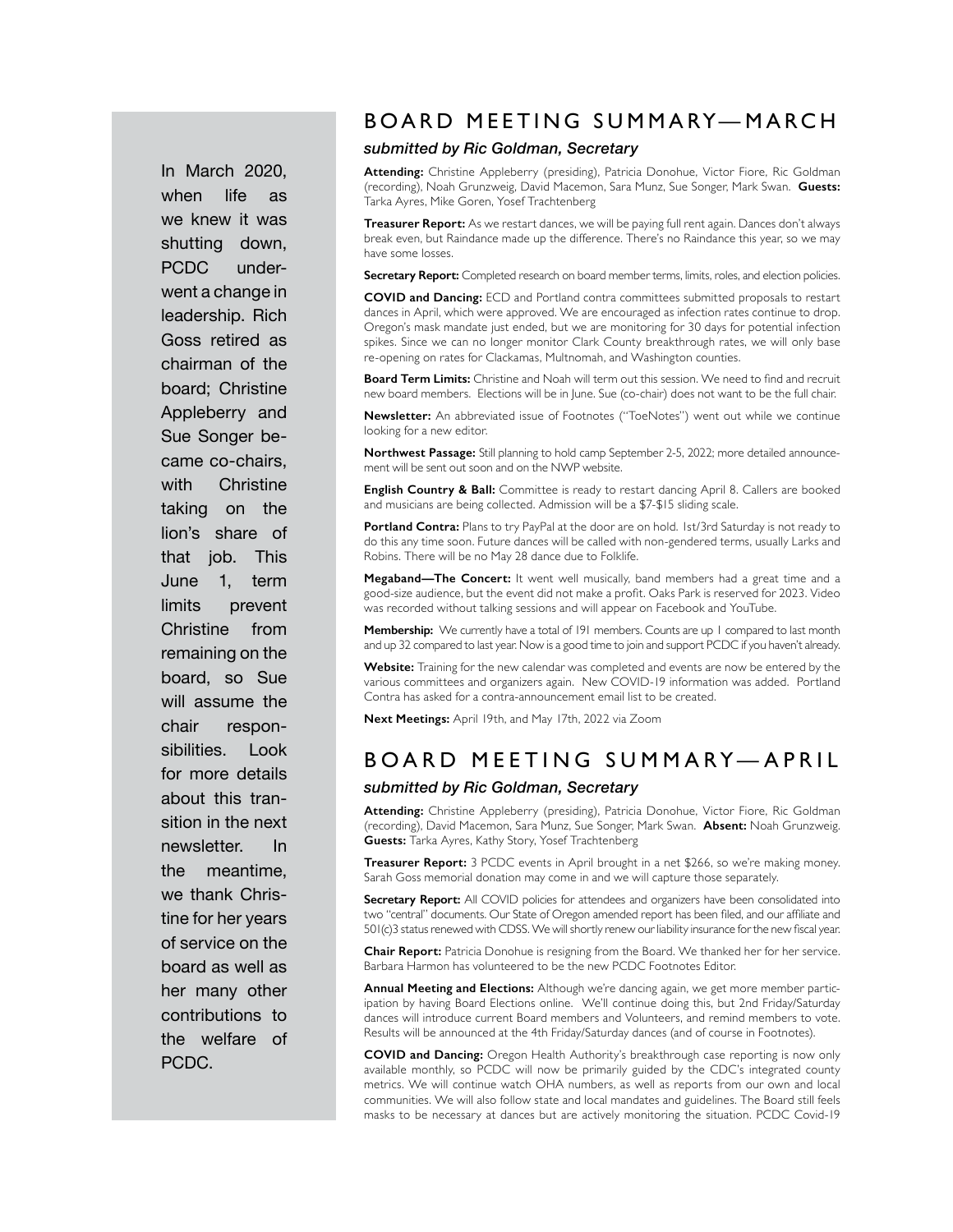Information has been consolidated. The Board reviewed all COVID policy documents, made language and consistency corrections, and clarified that "fully vaccinated" includes having "at least one booster, if eligible". We're also looking into putting up a history page to some if any exposure or health issues are reported after dances. Meanwhile, if the CDC integrated county view and our counties report in the high end of the "medium" category, the Board may decide to suspend dances (we are safely in the "low" category now).

**Northwest Passage:** NWP is back for 2022! Registration opens May 1st. On May 25th, we'll confirm we have enough registrations/donations to cover campsite rental. Now is the time! Sign up on the NWP website.

**English Country & Ball:** ECD has had two dances that were great. Current plan is to hold a ball for 2022.

**Portland Contra:** Contra held their April 9 dance with 95 attending and 14 support volunteers. We brought in enough to give \$88 shares to band members and the caller. The next dances are April 23 with William Watson, and an open mike April 30 with Rich Goss.

**Membership:** We currently have a total of 230 members. Counts are up 39 compared to previous month and up 65 compared to last year. Members get preference on PCDC dances with pre-registration, so it's a good idea to join and support PCDC if you haven't already. New processes are being put in place so that volunteer offers on membership forms get referred to the proper organizers and volunteers are welcomed and utilized.

**Website:** Organizers continue loading their own events into the website calendar. An "Upcoming dances" page has been re-added to the website, so individual dance announcements will be disappearing from the News (home page). Organizers who want "short links" for their event can get them from Ric (e.g., Contra pre-registration is using https://pcdc.fun/contra-reg). Bands and Callers page will be split up into separate pages for local and "visiting" performers. The new contra-announce@portlandcountrydance.org list was created and will soon be fully activated.

**Next Meeting:** May 17, 2022

### P C D C B O A R D M E M B E R S

Co-Chair/Raindance Rep Christine Appleberry: ceappleberry@yahoo.com

**Co-Chair** Sue Songer: songer@portcoll.com

Acting Treasurer David Macemon: board-treasurer@portlandcountrydance.org

**Secretary** Ric Goldman: letsdance@rgoldman.org

**At-Large** Noah Grunzweig: grunzwei@gmail.com

Portland Contra Committee Rep Mark Swan: mark.swan.portland@gmail.com

**English Country Dance Committee Rep** Sara Munz:

**Hillsboro Rep** Victor Fiore: victor.n.fiore@gmail.com

**NWP Rep** Patricia Donohue: patricia@mwg.org

**Board Email** board@portlandcountrydance.org

### M A J O R P C D C VO LU N T E E R S

**Contra Committee Chair** Kathy Story: kathystoryconsulting@gmail.com **ECD Committee Chair** Cynthia Stenger: cynthiastenger@gmail.com **Contra dance talent booker** Gordy Euler: euleromi@pacifier.com **English dance caller booker** Erik Weberg: **English dance music booker** Laura Kuhlman: Raindance Committee Chair Kim Appleberry: pdxapple@comcast.net **NW Passage Committee Chair** Ethel Gullette: effieg47@gmail.com **Membership Coordinator** Jon Neff: jon@jonneff.net **Newsletter** Barbara Harmon:

## ABOUT PCDC

**Portland Country Dance Community**

(PCDC) is a consortium of dancers, musicians and callers promoting country dance and music traditions through regular dances, workshops and other events. Everyone is welcome. Our interests include American, English, Scandinavian, Celtic, and related traditions, expressed through live performance and participation. With this newsletter we hope to exchange information and share concerns about traditional music and dance.

**Membership** in PCDC is \$15 per year for individuals, \$12 for students and seniors (65+), \$25 for households and \$20 for senior households. Membership provides a digital subscription to the newsletter, and eligibility for PCDC grants. Donations in excess of membership fees are tax deductible. Please send membership renewals to: PCDC Membership, 3648 SW Beaverton Hillsdale Hwy. #10, Portland, OR 97221. PCDC is an educational non-profit corporation and an affiliate of the Country Dance and Song Society (CDSS), a national organization headquartered in MA.

The **PCDC Board** is an elected body of volunteers from the community. Board meetings are held approximately monthly. Community members are welcome to attend. Help, ideas and feedback from the community, in whatever form, is necessary to make PCDC events happen. Your contributions of time and support are appreciated. Contact any board member for further information via email or write to PCDC at: PO Box 2189, Portland, OR 97208-2189.

This newsletter, *Footnotes*, is published every other month beginning with the January-February issue. Dance-related announcements, events, articles or photos are welcome and can be submitted to the editor at: bhvisualart at gmail.com. The information provided herein is as accurate as possible, however last minute changes and/or cancellations may not be reflected. Check the online version of *Footnotes* and the PCDC website for more up-to-date information. We encourage the submission of letters and articles that might be of interest to the community. All such materials become the property of *Footnotes*  upon submission and may be edited. The copy **DEADLINE** for any given issue is the 12th of the previous month (e.g. the deadline for the Jan-Feb issue is Dec. 12).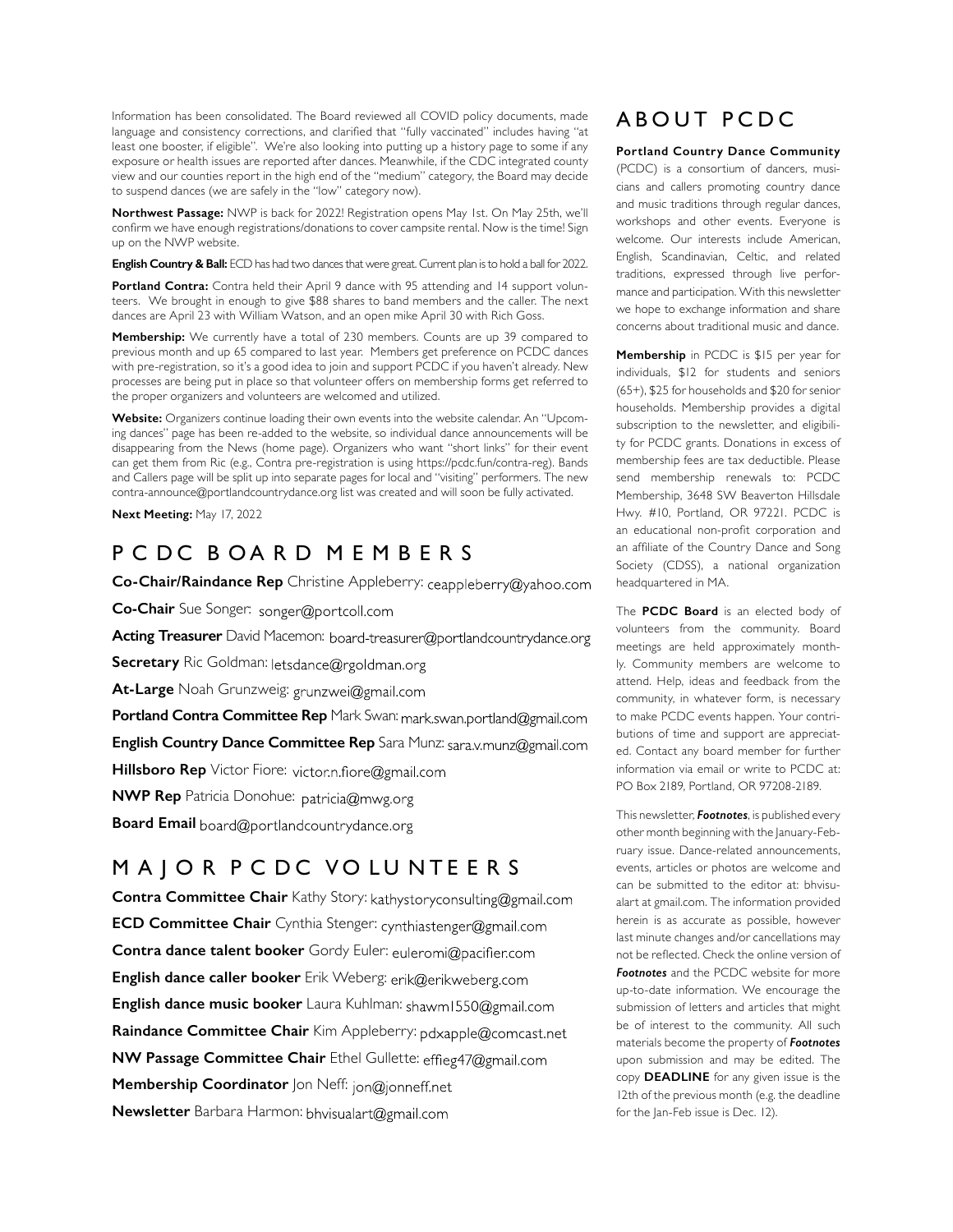#### CALENDAR **May – June 2022**

Unless otherwise noted, all contra dances run from 7:30-10:30 pm and are preceded by a half hour lesson at 7:00pm. English country dances run from 7:30-10:30 pm and are preceded by a 15-minute lesson. All dances feature live music. Visit [PortlandCountryDance.org](https://portlandcountrydance.org) for more!

| <b>DATE</b>     |     |            | <b>DANCE</b>                                  | <b>CALLER</b>   | <b>MUSIC</b>                                                                |
|-----------------|-----|------------|-----------------------------------------------|-----------------|-----------------------------------------------------------------------------|
| May 4th         | Wed | <b>PH</b>  | First Wednesday Contra (PREC)<br>7:30-10:00pm | Laurel Thomas   | <b>loyride</b>                                                              |
| May 6th         | Fri | <b>BWT</b> | PCDC Friday English Dance                     | Erik Weberg     | <b>Heather Pinney George</b><br>Penk, Bill Tomczak, Laura<br>Kuhlman        |
| May 7th         | Sat | FH.        | Ist Saturday Contra Dance (PREC)              | Erik Weberg     | The Stage Crew                                                              |
| May 13th        | Fri | <b>BWT</b> | PCDC Friday English Dance                     | Ric Goldman     | Carl Thor, Jon Neff, Leslie<br>Hirsch, Erik Weberg                          |
| May 14th        | Sat | FH.        | PCDC 2nd Saturday Contra Dance (PREQ)         | Woody Lane      | <b>Riff Raff</b>                                                            |
| May 14th        | Sat | St.B       | An English Country Ball<br>7:30 - 10:45pm     | Laura Hatch     | Fine Companions (Betsy<br>Branch, Lisa Scott, Bill<br>Tomczak, Erik Weberg) |
| May 20th        | Fri | <b>BWT</b> | PCDC Friday English Dance                     | Laura Hatch     | <b>Musica Universalis</b>                                                   |
| May 21st        | Sat | FH.        | 3rd Saturday Contra Dance (PREQ)              | Susan Michaels  | The Campaign for Reel Time                                                  |
| May 27th - 30th |     | Seattle    | Northwest Folklife Festival                   |                 |                                                                             |
| May 27th        | Fri | <b>BWT</b> | <b>PCDC Friday English Dance</b>              | Cynthia Stenger | Fine Companions                                                             |
| June IIth       | Sat | FH         | PCDC 2nd Saturday Contra Dance (PREQ)         | <b>TBD</b>      | The Campaign for Reel Time                                                  |
| June 18th       | Sat | FH         | 3rd Saturday Contra Dance (PREQ)              | <b>TBD</b>      | Penk, Pinney, & Shafer                                                      |
| June 25th       | Sat | FH         | PCDC 4th Saturday Contra Dance (PREQ)         | Amy Wimmer      | <b>Blazing Fingers</b>                                                      |

## VENUES

- **BWT Burlingame Water Tower Dance Hall**, 8936 SW 17th Ave, Portland *No street shoes permitted on the dance floor*
- **FH Fulton Hall**, 68 SW Miles St, Portland (off Barbur Blvd.) *Dance shoes recommended*
- **PH Polish Hall**, 3832 N. Interstate Ave, Portland
- **RS Renaissance School**, 0234 SW Bancroft St, Portland (off SW Corbett Ave) *No street shoes allowed in the building*
- **St. B St. Barnabus Episcopal Church**, 2201 SW Vermont St, Portland

**PREC** – Pre-registration recommended

**PREQ** – Pre-registration required

**Per PCDC Guidelines:** For everyone's safety and comfort all must be vaccinated and boosted (if eligible), sign a waiver and provide contact information. *Well fitting masks are required for all, except the caller and musicians when they are on the stage.*